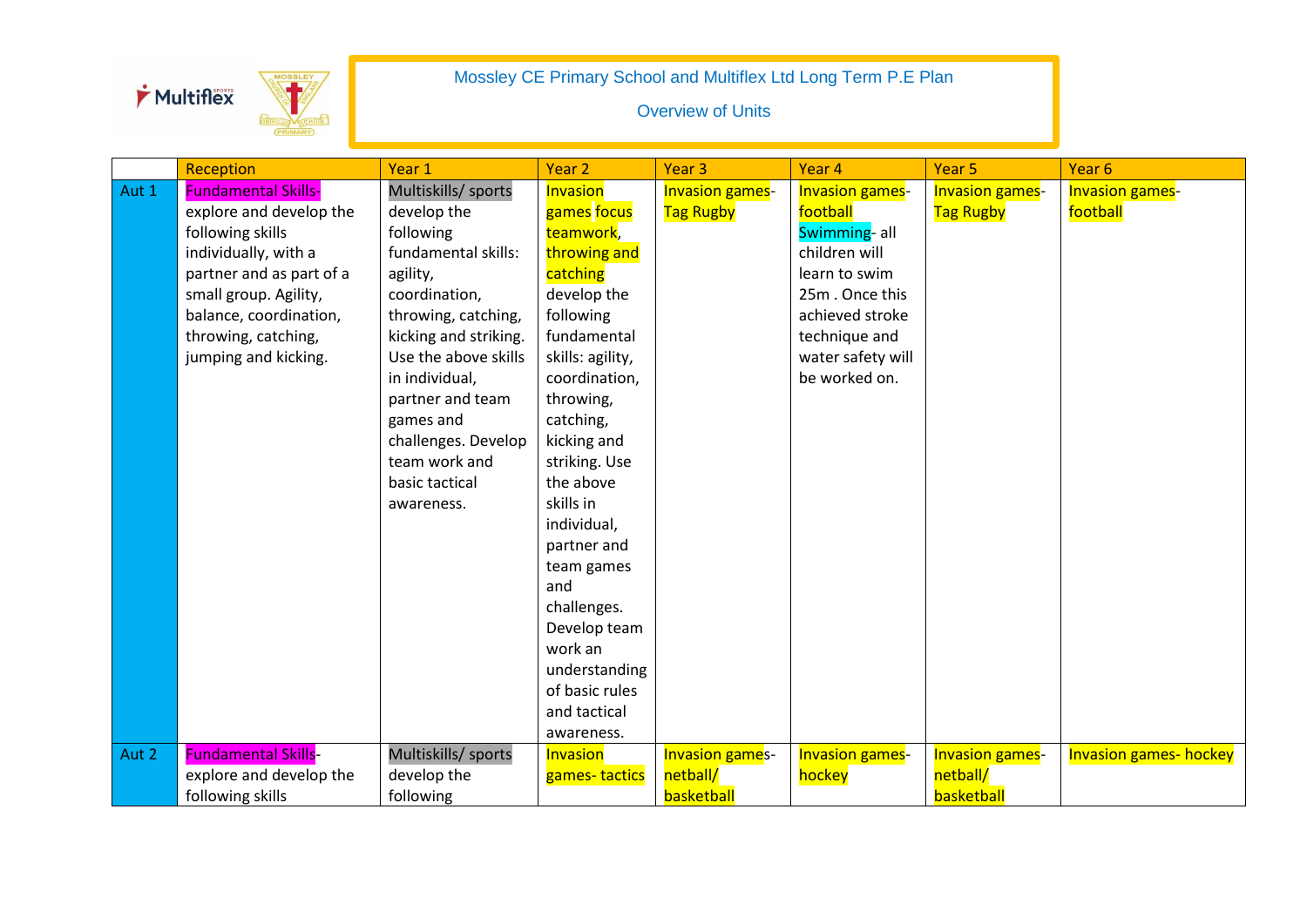|       | Multiflex                                                                                                                                                                        |                                                                                                                                                                                                                                                     |                                                                                                                                                                                                                                                                                                                                                   | <b>Overview of Units</b>                                                                                        | Mossley CE Primary School and Multiflex Ltd Long Term P.E Plan                                                                              |                                                                                                                 |                                                                                                                                                         |
|-------|----------------------------------------------------------------------------------------------------------------------------------------------------------------------------------|-----------------------------------------------------------------------------------------------------------------------------------------------------------------------------------------------------------------------------------------------------|---------------------------------------------------------------------------------------------------------------------------------------------------------------------------------------------------------------------------------------------------------------------------------------------------------------------------------------------------|-----------------------------------------------------------------------------------------------------------------|---------------------------------------------------------------------------------------------------------------------------------------------|-----------------------------------------------------------------------------------------------------------------|---------------------------------------------------------------------------------------------------------------------------------------------------------|
|       | individually, with a<br>partner and as part of a<br>small group. Agility,<br>balance, coordination,<br>throwing, catching,<br>jumping and kicking.                               | fundamental skills:<br>agility,<br>coordination,<br>throwing, catching,<br>kicking and striking.<br>Use the above skills<br>in individual,<br>partner and team<br>games and<br>challenges. Develop<br>team work and<br>basic tactical<br>awareness. | kicking and<br>striking focus<br>develop the<br>following<br>fundamental<br>skills: agility,<br>coordination,<br>throwing,<br>catching,<br>kicking and<br>striking. Use<br>the above<br>skills in<br>individual,<br>partner and<br>team games<br>and<br>challenges.<br>Develop team<br>work an<br>understanding<br>of basic rules<br>and tactical |                                                                                                                 | Swimming- all<br>children will<br>learn to swim<br>25m. Once this<br>achieved stroke<br>technique and<br>water safety will<br>be worked on. |                                                                                                                 |                                                                                                                                                         |
| Spr 1 | <b>Fundamental Skills-</b><br>explore and develop the<br>following skills<br>individually, with a<br>partner and as part of a<br>small group. Agility,<br>balance, coordination, | Multiskills/ sports<br>develop the<br>following<br>fundamental skills:<br>agility,<br>coordination,<br>throwing, catching,                                                                                                                          | awareness.<br>Net and Wall<br>games<br>develop the<br>following<br>fundamental<br>skills: agility,<br>coordination,                                                                                                                                                                                                                               | Net and Wall -<br>badminton /<br>tennis (adapted<br>games)and<br><b>Gymnastics</b><br>Develop action<br>skills, | <b>Net and Wall</b><br>badminton /<br>tennis (adapted<br>games)and<br>Gymnastics-<br>Develop action<br>skills,                              | Net and Wall-<br>badminton/<br>tennis and<br><b>Gymnastics-</b><br>develop actions,<br>skills,<br>movements and | Net and Wall -<br>badminton/tennis and<br>Gymnastics- develop<br>actions, skills,<br>movements and<br>sequences. Including -<br>shapes, jumping, taking |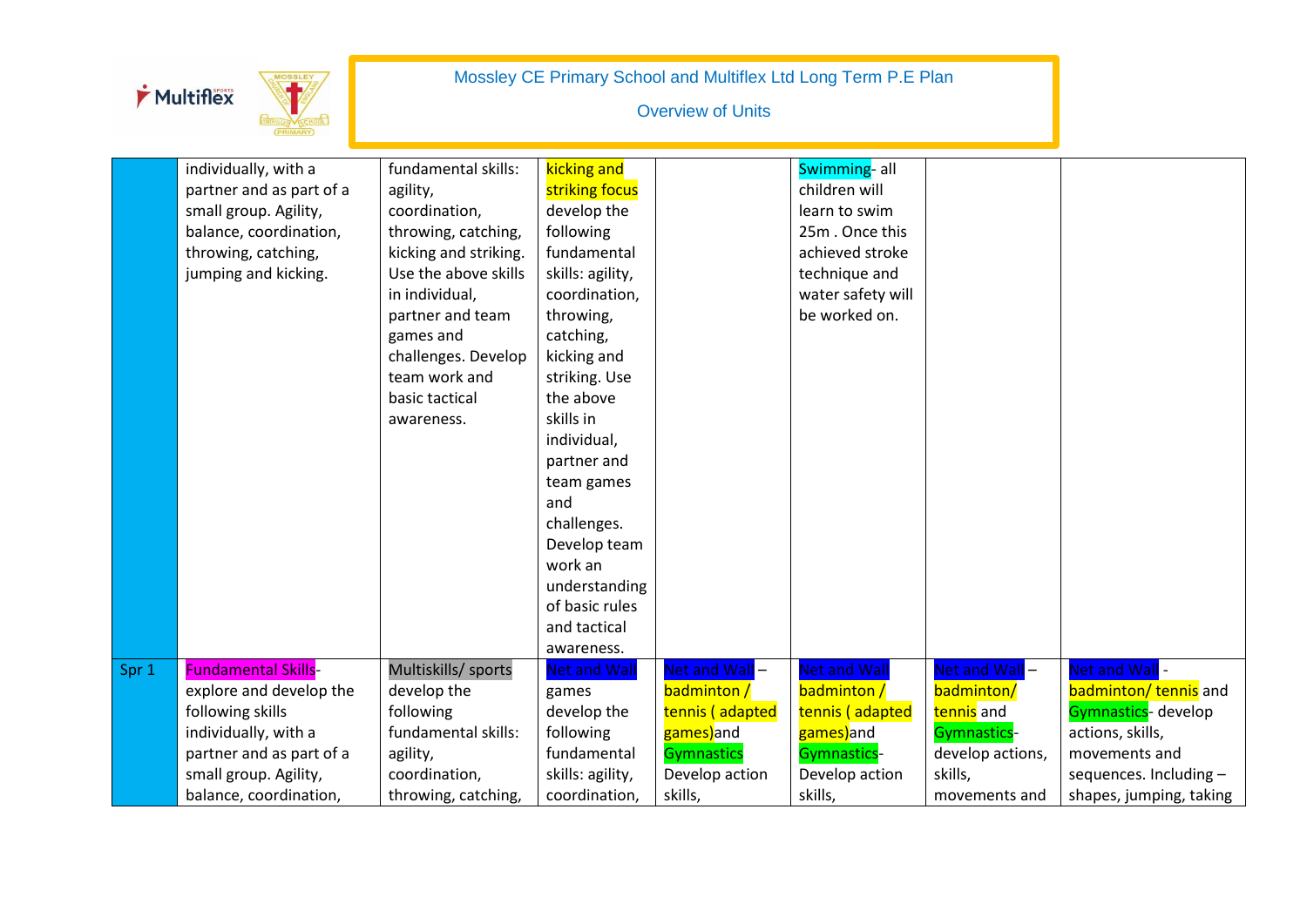| Multiflex                                   |                                                                                                                                                                                                                                                                                                                                             |                                                                                                                                                                                                                                                                                                                                                                                                                               | <b>Overview of Units</b>                                                                               | Mossley CE Primary School and Multiflex Ltd Long Term P.E Plan                                                                                                                                                                                       |                                                                                                                        |                                                           |
|---------------------------------------------|---------------------------------------------------------------------------------------------------------------------------------------------------------------------------------------------------------------------------------------------------------------------------------------------------------------------------------------------|-------------------------------------------------------------------------------------------------------------------------------------------------------------------------------------------------------------------------------------------------------------------------------------------------------------------------------------------------------------------------------------------------------------------------------|--------------------------------------------------------------------------------------------------------|------------------------------------------------------------------------------------------------------------------------------------------------------------------------------------------------------------------------------------------------------|------------------------------------------------------------------------------------------------------------------------|-----------------------------------------------------------|
| throwing, catching,<br>jumping and kicking. | kicking and striking.<br>Use the above skills<br>in individual,<br>partner and team<br>games and<br>challenges. Develop<br>team work and<br>basic tactical<br>awareness.<br>Gymnastics-<br>Develop actions,<br>skills and<br>movements<br>through the<br>following areas:<br>shapes, travel,<br>jumping, balancing,<br>rocking and rolling. | throwing,<br>catching,<br>kicking and<br>striking. Use<br>the above<br>skills in<br>individual,<br>partner and<br>team games<br>and<br>challenges.<br>Develop team<br>work an<br>understanding<br>of basic rules<br>and tactical<br>awareness.<br>Gymnastics-<br>Develop<br>actions, skills<br>and<br>movements<br>through the<br>following<br>areas: shapes,<br>travel,<br>jumping,<br>balancing,<br>rocking and<br>rolling. | movements and<br>sequences<br>$including -$<br>shapes, jumping,<br>rolling, travelling<br>and balance. | movements and<br>sequences<br>$including -$<br>shapes, jumping,<br>rolling, travelling<br>and balance.<br>Swimming all<br>children will<br>learn to swim<br>25m. Once this<br>achieved stroke<br>technique and<br>water safety will<br>be worked on. | sequences.<br>Including $-$<br>shapes, jumping,<br>taking weight on<br>hands, rolling,<br>travelling and<br>balancing. | weight on hands,<br>rolling, travelling and<br>balancing. |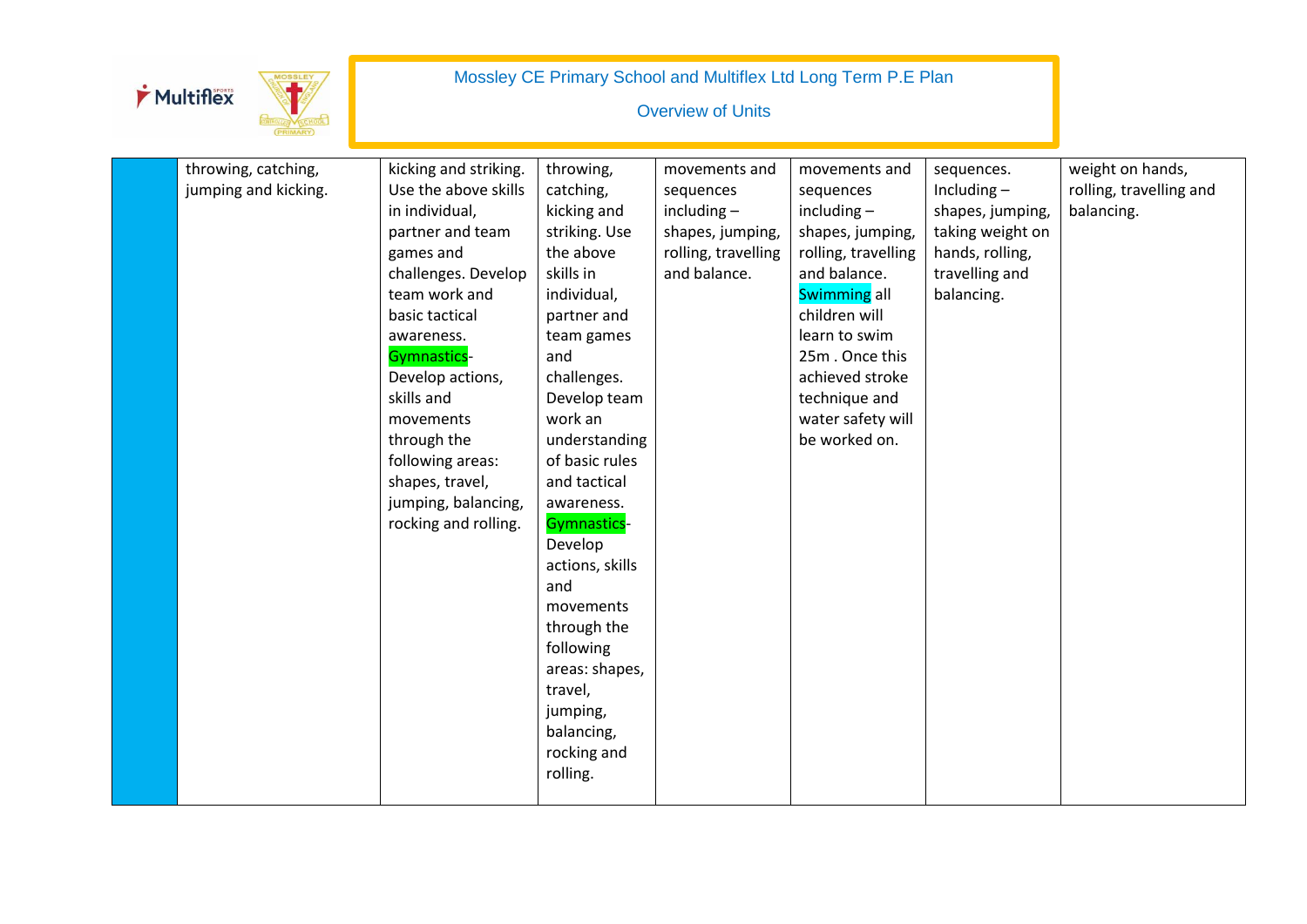| Multiflex | PRIMARY |
|-----------|---------|
|-----------|---------|

| Spr 2 | <b>Fundamental Skills -</b> | Multiskills/ sports   | Invasion         | <b>Invasion games</b> | <b>Invasion games</b> | <b>Invasion games-</b> | <b>Invasion games - tag</b> |
|-------|-----------------------------|-----------------------|------------------|-----------------------|-----------------------|------------------------|-----------------------------|
|       | explore and develop the     | develop the           | games – focus    | - football            | - tag rugby and       | football and           | rugby and Dance             |
|       | following skills            | following             | throwing and     | Dance-Develop         | Dance-Develop         | Dance-Develop          | Develop actions and         |
|       | individually, with a        | fundamental skills:   | catching         | actions and           | actions and           | actions and            | phrases of movement,        |
|       | partner and as part of a    | agility,              | develop the      | phrases of            | phrases of            | phrases of             | linking them to a theme     |
|       | small group. Agility,       | coordination,         | following        | movement,             | movement,             | movement,              | using expression and        |
|       | balance, coordination,      | throwing, catching,   | fundamental      | linking them to a     | linking them to a     | linking them to a      | choreography.               |
|       | throwing, catching,         | kicking and striking. | skills: agility, | theme using           | theme using           | theme using            |                             |
|       | jumping and kicking.        | Use the above skills  | coordination,    | expression and        | expression and        | expression and         |                             |
|       | Dance-themed activities     | in individual,        | throwing,        | choreography.         | choreography.         | choreography.          |                             |
|       | linked to the development   | partner and team      | catching,        |                       | Swimming all          |                        |                             |
|       | of controlled movements     | games and             | kicking and      |                       | children will         |                        |                             |
|       | and actions with changes    | challenges. Develop   | striking. Use    |                       | learn to swim         |                        |                             |
|       | in speed and direction      | team work and         | the above        |                       | 25m. Once this        |                        |                             |
|       |                             | basic tactical        | skills in        |                       | achieved stroke       |                        |                             |
|       |                             | awareness.            | individual,      |                       | technique and         |                        |                             |
|       |                             | Dance-Develop         | partner and      |                       | water safety will     |                        |                             |
|       |                             | actions and phrases   | team games       |                       | be worked on.         |                        |                             |
|       |                             | of movement,          | and              |                       |                       |                        |                             |
|       |                             | linking them to a     | challenges.      |                       |                       |                        |                             |
|       |                             | theme using           | Develop team     |                       |                       |                        |                             |
|       |                             | expression and        | work an          |                       |                       |                        |                             |
|       |                             | choreography.         | understanding    |                       |                       |                        |                             |
|       |                             |                       | of basic rules   |                       |                       |                        |                             |
|       |                             |                       | and tactical     |                       |                       |                        |                             |
|       |                             |                       | awareness.       |                       |                       |                        |                             |
|       |                             |                       | Dance-           |                       |                       |                        |                             |
|       |                             |                       | Develop          |                       |                       |                        |                             |
|       |                             |                       | actions and      |                       |                       |                        |                             |
|       |                             |                       | phrases of       |                       |                       |                        |                             |
|       |                             |                       | movement,        |                       |                       |                        |                             |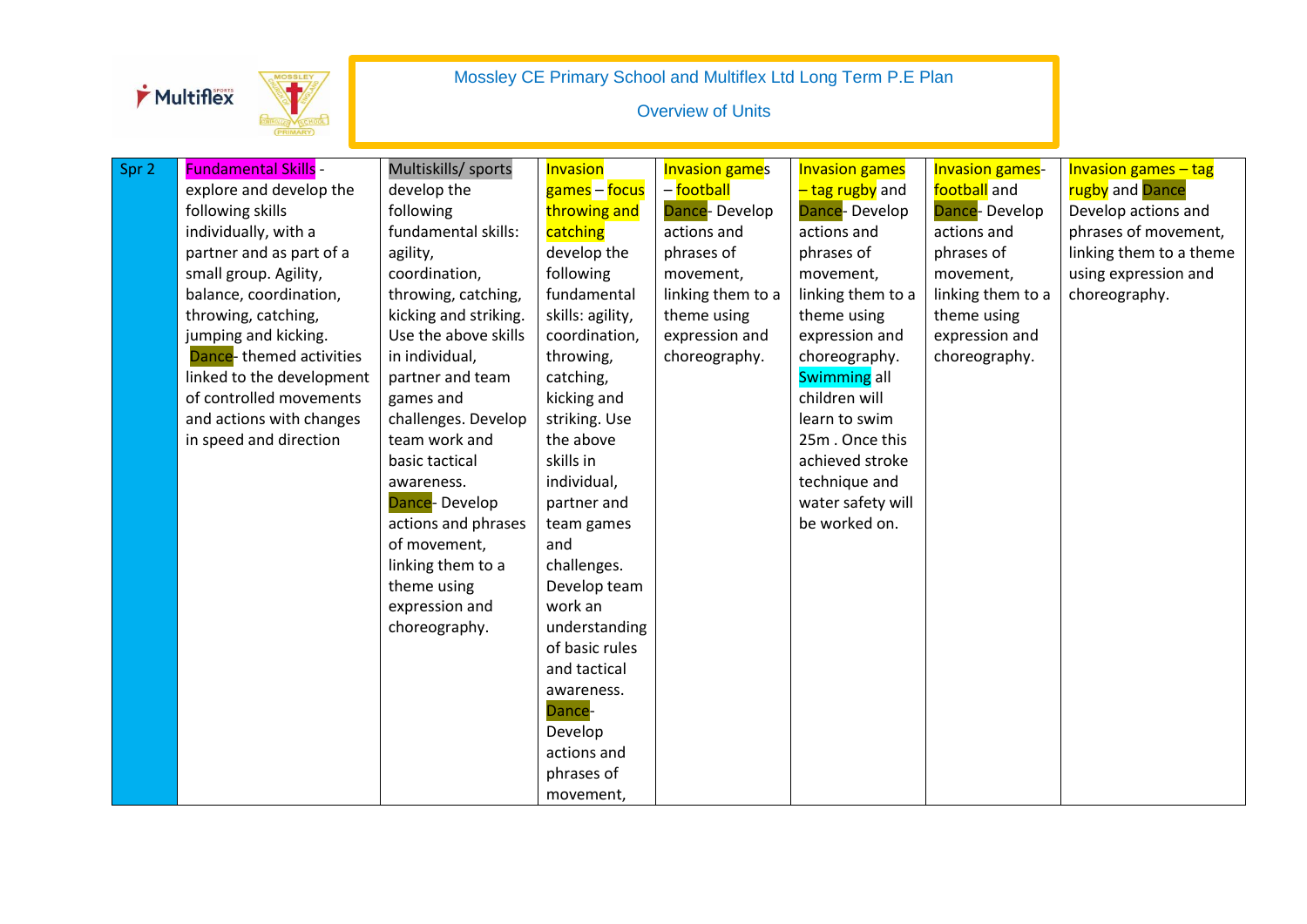



| Sum 1            | <b>Fundamental Skills-</b><br>explore and develop the<br>following skills<br>individually, with a<br>partner and as part of a<br>small group. Agility,<br>balance, coordination,<br>throwing, catching,<br>jumping and kicking. | Multiskills/ sports<br>develop the<br>following<br>fundamental skills:<br>agility,<br>coordination,<br>throwing, catching,<br>kicking and striking.<br>Use the above skills<br>in individual,<br>partner and team<br>games and<br>challenges. Develop<br>team work and<br>basic tactical<br>awareness. | linking them<br>to a theme<br>using<br>expression<br>and<br>choreography.<br>Net and Wall,<br>develop the<br>following<br>fundamental<br>skills: agility,<br>coordination,<br>throwing,<br>catching,<br>kicking and<br>striking. Use<br>the above<br>skills in<br>individual,<br>partner and<br>team games<br>and<br>challenges.<br>Develop team<br>work an<br>understanding<br>of basic rules<br>and tactical<br>awareness. | Net & wall<br>games<br>badminton /<br>tennis (adapted<br>games) | Net & wall<br>games<br>badminton /<br>tennis (adapted<br>games)<br><b>Swimming all</b><br>children will<br>learn to swim<br>25m, Once this<br>achieved stroke<br>technique and<br>water safety will<br>be worked on. | Net & wall<br>games<br>badminton/<br>tennis | Net & wall games<br>badminton/tennis                   |
|------------------|---------------------------------------------------------------------------------------------------------------------------------------------------------------------------------------------------------------------------------|--------------------------------------------------------------------------------------------------------------------------------------------------------------------------------------------------------------------------------------------------------------------------------------------------------|------------------------------------------------------------------------------------------------------------------------------------------------------------------------------------------------------------------------------------------------------------------------------------------------------------------------------------------------------------------------------------------------------------------------------|-----------------------------------------------------------------|----------------------------------------------------------------------------------------------------------------------------------------------------------------------------------------------------------------------|---------------------------------------------|--------------------------------------------------------|
| Sum <sub>2</sub> | <b>Fundamental Skills-</b><br>explore and develop the                                                                                                                                                                           | Multiskills/ sports<br>develop the                                                                                                                                                                                                                                                                     | <b>Striking and</b><br>fielding games fielding                                                                                                                                                                                                                                                                                                                                                                               | <b>Striking and</b>                                             | <b>Striking and</b><br>fielding                                                                                                                                                                                      | <b>Striking and</b><br>fielding             | <b>Striking and fielding</b><br>(rounders and cricket) |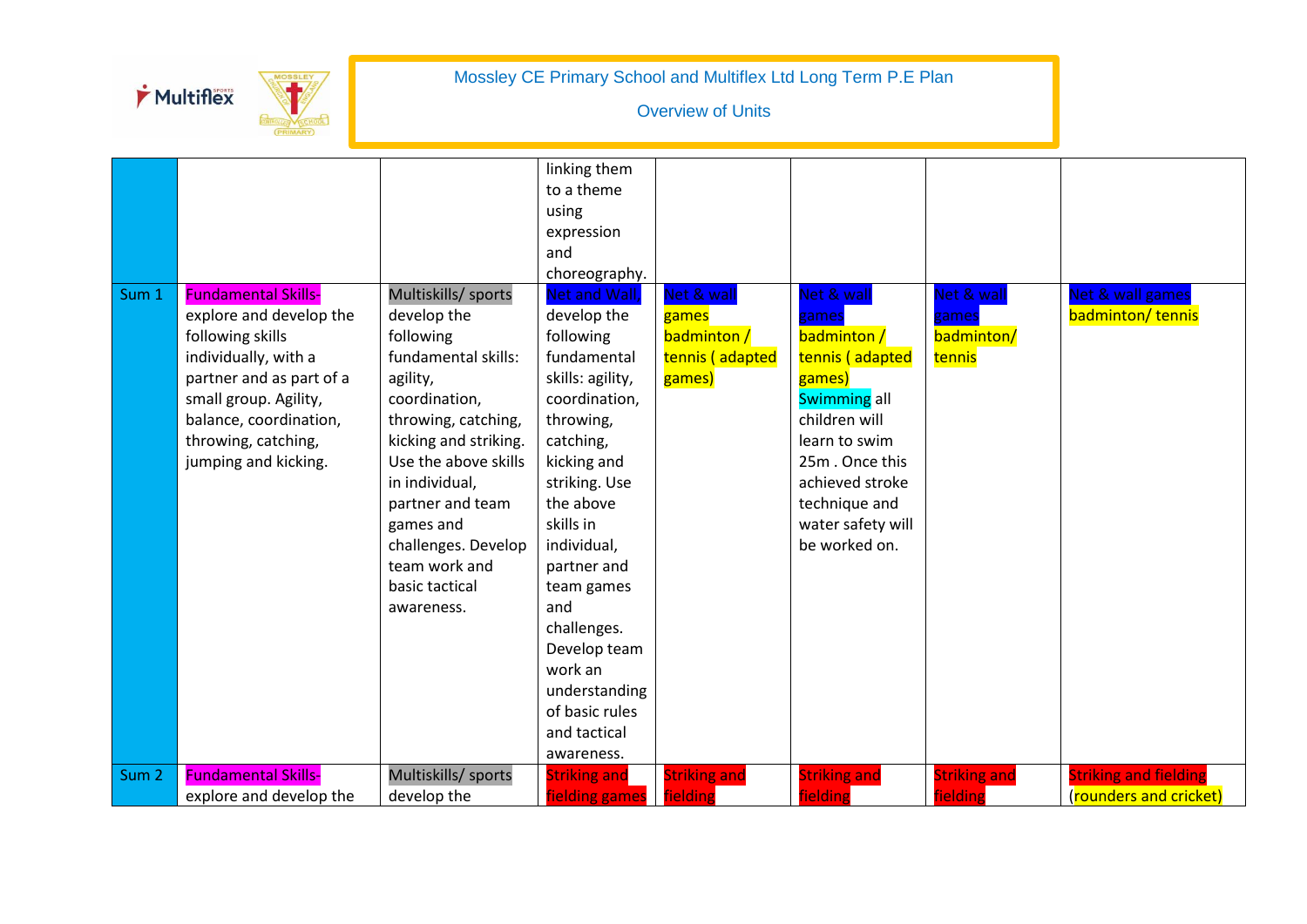| Multiflex |  |
|-----------|--|
|           |  |
|           |  |



| following skills            | following                  | develop the      | (rounders and     | (rounders and     | (rounders and    | and <b>Athletics</b>   |
|-----------------------------|----------------------------|------------------|-------------------|-------------------|------------------|------------------------|
| individually, with a        | fundamental skills:        | following        | cricket adapted   | cricket adapted   | cricket)and      | developing running,    |
| partner and as part of a    | agility,                   | fundamental      | games)            | games) and        | <b>Athletics</b> | jumping and throwing   |
| small group. Agility,       | coordination,              | skills: agility, | <b>Athletics-</b> | <b>Athletics</b>  | developing       | skills with            |
| balance, coordination,      | throwing, catching,        | coordination,    | develop running,  | develop running,  | running,         | improvements in        |
| throwing, catching,         | kicking and striking.      | throwing,        | jumping and       | jumping and       | jumping and      | flexibility, strength  |
| jumping and kicking.        | Use the above skills       | catching,        | throwing skills   | throwing skills   | throwing skills  | technique, control and |
| Athletics- activities to be | in individual,             | kicking and      | with              | with              | with             | balance.               |
| linked to the development   | partner and team           | striking. Use    | improvements in   | improvements in   | improvements in  |                        |
| of running, jumping and     | games and                  | the above        | flexibility,      | flexibility,      | flexibility,     |                        |
| throwing whilst beginning   | challenges. Develop        | skills in        | strength          | strength          | strength         |                        |
| to understand the basic     | team work and              | individual,      | technique,        | technique,        | technique,       |                        |
| principles of competition.  | basic tactical             | partner and      | control and       | control and       | control and      |                        |
|                             | awareness.                 | team games       | balance.          | balance.          | balance.         |                        |
|                             | <b>Athletics</b> - Develop | and              |                   | Swimming all      |                  |                        |
|                             | the following              | challenges.      |                   | children will     |                  |                        |
|                             | athletic skills:           | Develop team     |                   | learn to swim     |                  |                        |
|                             | running, jumping           | work an          |                   | 25m. Once this    |                  |                        |
|                             | and throwing.              | understanding    |                   | achieved stroke   |                  |                        |
|                             | Develop                    | of basic rules   |                   | technique and     |                  |                        |
|                             | understanding of           | and tactical     |                   | water safety will |                  |                        |
|                             | personal best              | awareness.       |                   | be worked on.     |                  |                        |
|                             | performance.               | <b>Athletics</b> |                   |                   |                  |                        |
|                             |                            | Develop the      |                   |                   |                  |                        |
|                             |                            | following        |                   |                   |                  |                        |
|                             |                            | athletic skills: |                   |                   |                  |                        |
|                             |                            | running,         |                   |                   |                  |                        |
|                             |                            | jumping and      |                   |                   |                  |                        |
|                             |                            | throwing.        |                   |                   |                  |                        |
|                             |                            | Develop          |                   |                   |                  |                        |
|                             |                            | understanding    |                   |                   |                  |                        |